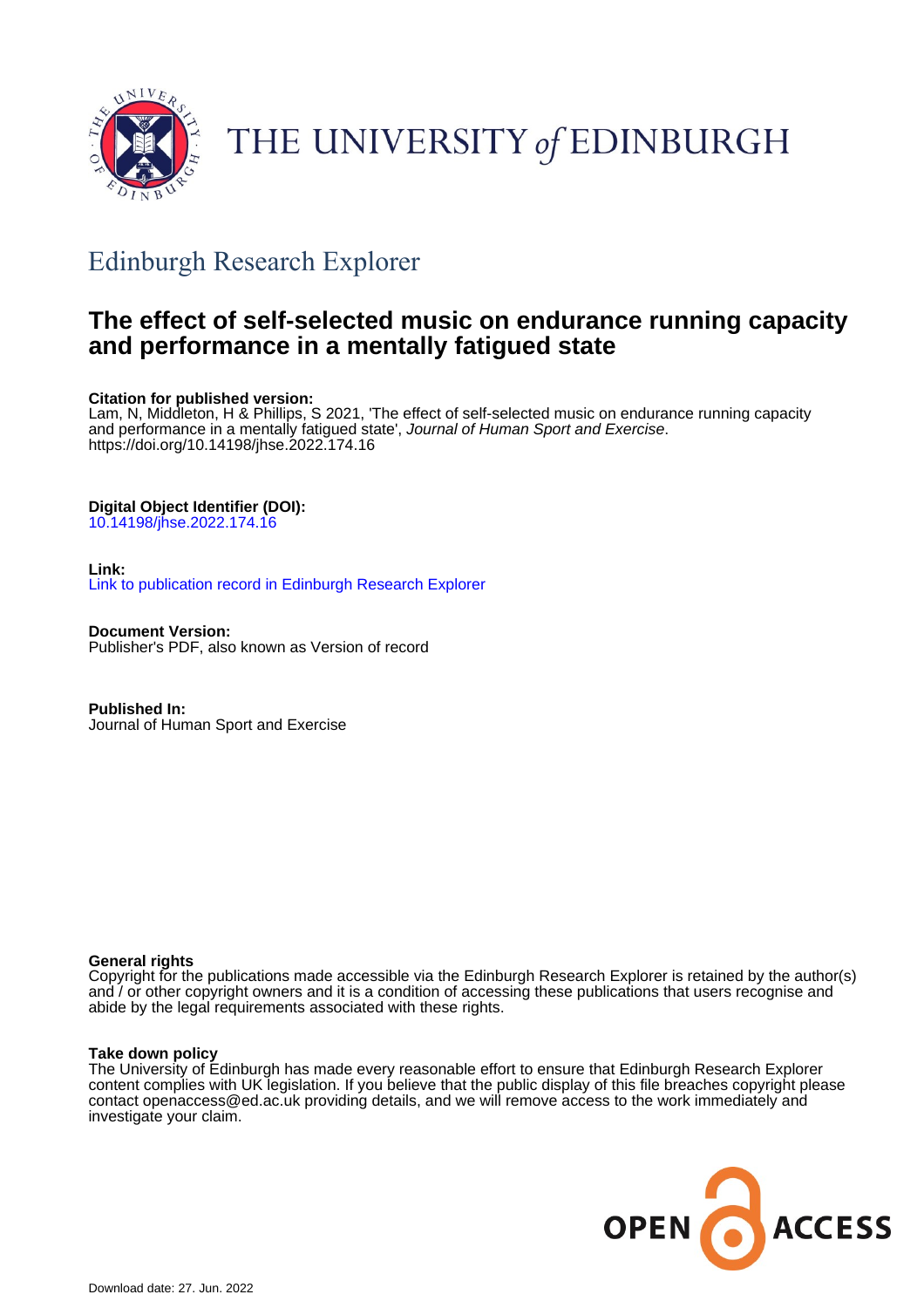## **The effect of self-selected music on endurance running capacity and performance in a mentally fatigued state**

HUI KWAN NICHOLAS LAM $^{\rm 1}$ , HARRY MIDDLETON $^{\rm 2}$ , SHAUN M PHILLIPS $^{\rm 1}$ 

*<sup>1</sup>Human Performance Science Research Group, The University of Edinburgh, Edinburgh, United Kingdom <sup>2</sup>Edinburgh Medical School, The University of Edinburgh, Edinburgh, United Kingdom*

#### **ABSTRACT**

We investigated the effects of listening to self-selected music on intermittent running capacity (study 1) and 5 km time-trial (TT) performance (study 2) in a mentally fatigued state. In study 1, nine physically active males performed a 30-minute incongruent Stroop test (IST) followed by the Yo-Yo intermittent recovery test level 1 (YYIRT1) with (MF+MUSIC) and without (MFONLY) music. They also completed a baseline trial (BL). Study 2 repeated these trials with nine recreational runners. Mental fatigue (MF) showed large increases following IST in both studies ( $d_{\text{unb}}$  = 1.44 – 2.0). Intermittent running capacity was moderately greater in MF+MUSIC (564 ± 127 m; *d*unb = 0.52) and BL (551 ± 106 m; *d*unb = 0.51) vs. MFONLY (496 ± 112 m). Time-trial performance showed small improvements in MF+MUSIC (23.1  $\pm$  2.4 min;  $d_{\text{unb}}$  = 0.28) and BL (23.4  $\pm$  3.5 min;  $d_{\text{unb}}$  = 0.20) vs. MFONLY (24.1  $\pm$  3.2 min). Differences in ratings of perceived exertion between trials were trivial to small in both studies ( $d_{\text{unb}}$  = 0-0.47). Listening to self-selected music in a mentally fatigued state negates the negative impact of MF on endurance running capacity and performance, potentially due to altered perception of effort when listening to music.

**Keywords:** Cognitive load; Mental fatigue; Running performance; Running capacity; Mental exertion; Perceived exertion; Sports performance.

#### **Cite this article as:**

Lam, H.K.N., Middleton, H., & Phillips, S.H. (2021). The effect of self-selected music on endurance running capacity and performance in a mentally fatigued state. *Journal of Human Sport and Exercise*, *in press*. doi[:https://doi.org/10.14198/jhse.2022.174.16](https://doi.org/10.14198/jhse.2022.174.16)

1 **Corresponding author.** *Human Performance Science Research Group. University of Edinburgh. Institute for Sport, PE and Health Sciences. Holyrood Road, Edinburgh EH88AQ. Scotland. United Kingdom.<https://orcid.org/0000-0002-7947-3403>* E-mail: [Shaun.Phillips@ed.ac.uk](mailto:Shaun.Phillips@ed.ac.uk)

Submitted for publication December 14, 2020 Accepted for publication February 09, 2021 Published *in press* March 09, 2021 JOURNAL OF HUMAN SPORT & EXERCISE ISSN 1988-5202 © Faculty of Education. University of Alicante **doi:10.14198/jhse.2022.174.16**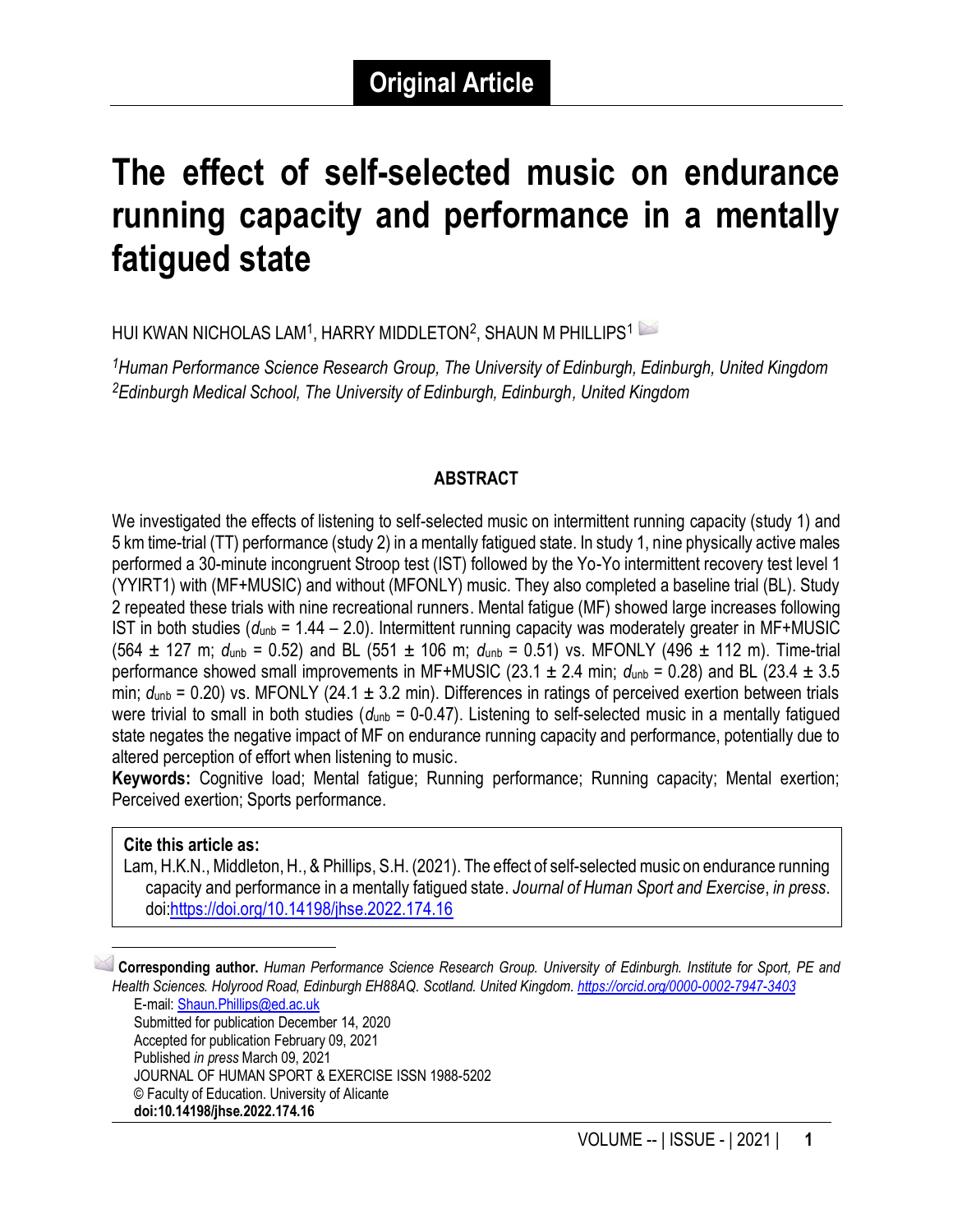### **INTRODUCTION**

Mental fatigue (MF) is a negative change in psychobiological state caused by prolonged periods of demanding cognitive activity (Martin et al., 2018). The negative influence of MF on endurance capacity and performance is well established (Van Cutsem et al., 2017), and often associated with greater ratings of perceived exertion (RPE) for a given exercise intensity (Marcora et al., 2009; Pageaux et al., 2015). In contrast, physiological parameters such as heart rate (HR) and blood lactate concentration appear unaffected by MF (Van Cutsem et al., 2017).

Increased neural activity during a MF task may increase extracellular cerebral concentrations of adenosine, an inhibitory neurotransmitter (Martin et al., 2018). One of the brain regions that is heavily activated during cognitive activity, and where localised adenosine accumulation is likely to occur, is the anterior cingulate cortex (ACC) (Martin et al., 2018). The ACC is implicated in generating the perception of effort in humans (Williamson et al., 2001), and the working hypothesis is that mental exertion leads to adenosine accumulation within the ACC, exerting an inhibitory influence and thereby requiring greater stimulatory input to produce the required force output, resulting in increased RPE (Martin et al., 2018).

Listening to music during submaximal exercise can positively influence perceptions of the exercise task and exercise performance (Karageorghis and Priest, 2012a). The benefit of music during exercise may be due to a distraction effect which decreases RPE and fatigue perception (Karageorghis and Priest, 2012a). Interestingly, however, the brain may process music differently during exercise compared to passive listening (Hutchinson and Karageorghis, 2013), with the ACC implicated in the processing of music during exercise (Chanda and Levitin, 2013). The shared involvement of the ACC in adenosine accumulation during cognitive tasks, generating RPE during exercise, and processing of music during exercise provides an intriguing plausible mechanism whereby music could counteract the negative effect of MF on endurance exercise capacity and performance.

It is difficult to determine objectively the optimal characteristics of music required to induce an ergogenic effect during endurance exercise. Dyer and McKune (2013) found no significant effect of fast (140 bpm) vs slow (120 bpm) tempo music on 20 km cycle completion time but reported significantly greater measures of tension in participants during the fast tempo music trial. Conversely, Buhmann et al. (2018) reported a positive relationship between music tempo and preferred running cadence, with subsequent improvements in selfpacing strategies when listening to high tempo music. Since it is hard to determine the optimal music tempo, and other characteristics of music are likely to influence its ergogenic effect (Karageorghis and Priest, 2012a), self-selection of music may be a more effective approach (Buhmann et al., 2018). However, no studies have investigated the effect of listening to self-selected music following a MF task on endurance running capacity or performance.

This paper reports two studies which investigated the effects of listening to self-selected music on intermittent endurance running capacity (study 1) and 5 km running performance (study 2) in a mentally fatigued state. We hypothesised that MF would meaningfully increase subjective sensations of MF and meaningfully reduce subjective sensations of vigour in both studies. We also hypothesised that distance covered in the intermittent running task would be meaningfully greater and 5 km running performance meaningfully faster when listening to music in a mentally fatigued state vs. not listening to music in a mentally fatigued state.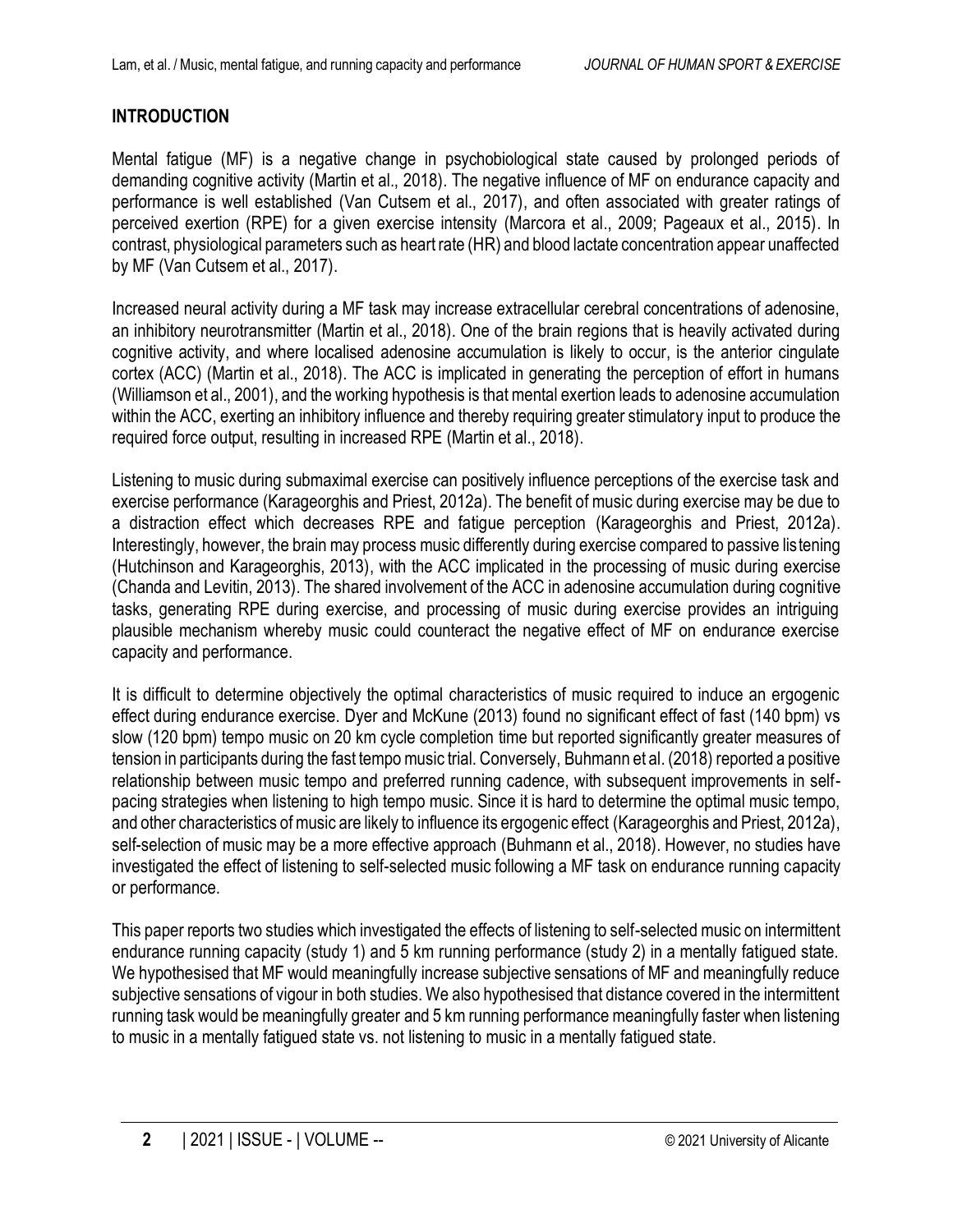### **MATERIALS AND METHODS**

#### *Participants*

In study 1, nine males participated (mean  $\pm$  SD: age: 22  $\pm$  2.6 years; height: 1.73  $\pm$  0.02 m; body mass: 70.0  $\pm$  7.5 kg). In study 2, seven males and two females participated (age 21.1  $\pm$  1.2 years; height 1.79  $\pm$  0.04 m; body mass: 74.0  $\pm$  8.5 kg). For both studies, inclusion criteria were aged between 18 and 30 years, habitually listen to music during exercise, injury free in the past three months, and with no known health conditions. Participants in study 1 were recreationally active in a variety of sport and exercise past times, and in study 2 were recreational runners. All participants were informed about the testing procedures and written informed consent and medical screening were completed before participation. Both studies received approval from the institutional research ethics sub-committee.

#### *Procedures*

Participants visited the laboratory on four occasions at a similar time ( $\pm$  2 hours) with  $\geq$  48 h between sessions (Dyer and McKune, 2013; Hutchinson and Karageorghis, 2013). The first visit was a familiarisation where participants completed anthropometric measurements (BM: Seca Portable Scales, Model 803, UK; height: Seca Stadiometer, Model 213, UK) and performed the entire test procedure once without music. Participants subsequently completed three trials: MF and music (MF+M), MF and no music (MFONLY), and a baseline trial that did not include a MF protocol or the use of music (BL). Trial orders were determined via simple randomisation [\(https://www.randomizer.org/\)](https://www.randomizer.org/). The efficacy of using an emotionally neutral documentary as a control condition in MF research is debated (Smith et al., 2015). Therefore, the BL trial did not include a passive period in place of the MF protocol, reflecting participants' performance with no potential interference effects. Participants were instructed to avoid caffeine and alcohol consumption and to limit physically and cognitively demanding activity  $\geq$  24 h before each trial.

In the MF+M and MFONLY trials of both studies, the MF protocol was a 30-minute incongruent Stroop Test (IST; Stroop Test for Research and Teaching, Version 1.2, Mac-App Store). Participants sat comfortably at a desk with a 13-inch laptop placed 60 cm away from eye level. Earplugs (3M, Model 1100, UK) were worn during the test to reduce sound disturbance. Four words (blue, green, red and yellow) were consecutively displayed in a random order in the centre of the screen on a black background. Each word was presented in a particular colour in a random fashion (for example, the word red presented in a green font). Participants were required to extract the visual information and correctly select the colour of the word instead of the meaning of the word (in the previous example, the correct answer would be green). There was no time limit for each response, but participants were instructed to respond as quickly as possible. The next word was presented as soon as the participant selected their answer to the current word. No verbal communication was available during the IST, but total responses and remaining time were displayed at the top right corner of the screen. This protocol was sufficient to elicit MF and impair endurance performance in previous research (Clark et al., 2019; Pageaux et al., 2014; Smith et al., 2016).

One minute after completion of the IST, participants performed a standardized 7 min warm up as described elsewhere. Three min after completing the warm-up, participants began the relevant exercise, as described below:

### *Study 1: Yo-Yo Intermittent Recovery Test Level 1 (YYIRT1)*

Participants performed 2 x 20-metre shuttle runs at increasing velocities interspersed with 10 sec active recovery in a climate controlled laboratory (20-22°C, 60-65% relative humidity). Initial running speed was 10 km.h-1, with speed controlled by audio signals from a portable speaker (Beyond acoustic, Model RX12, UK).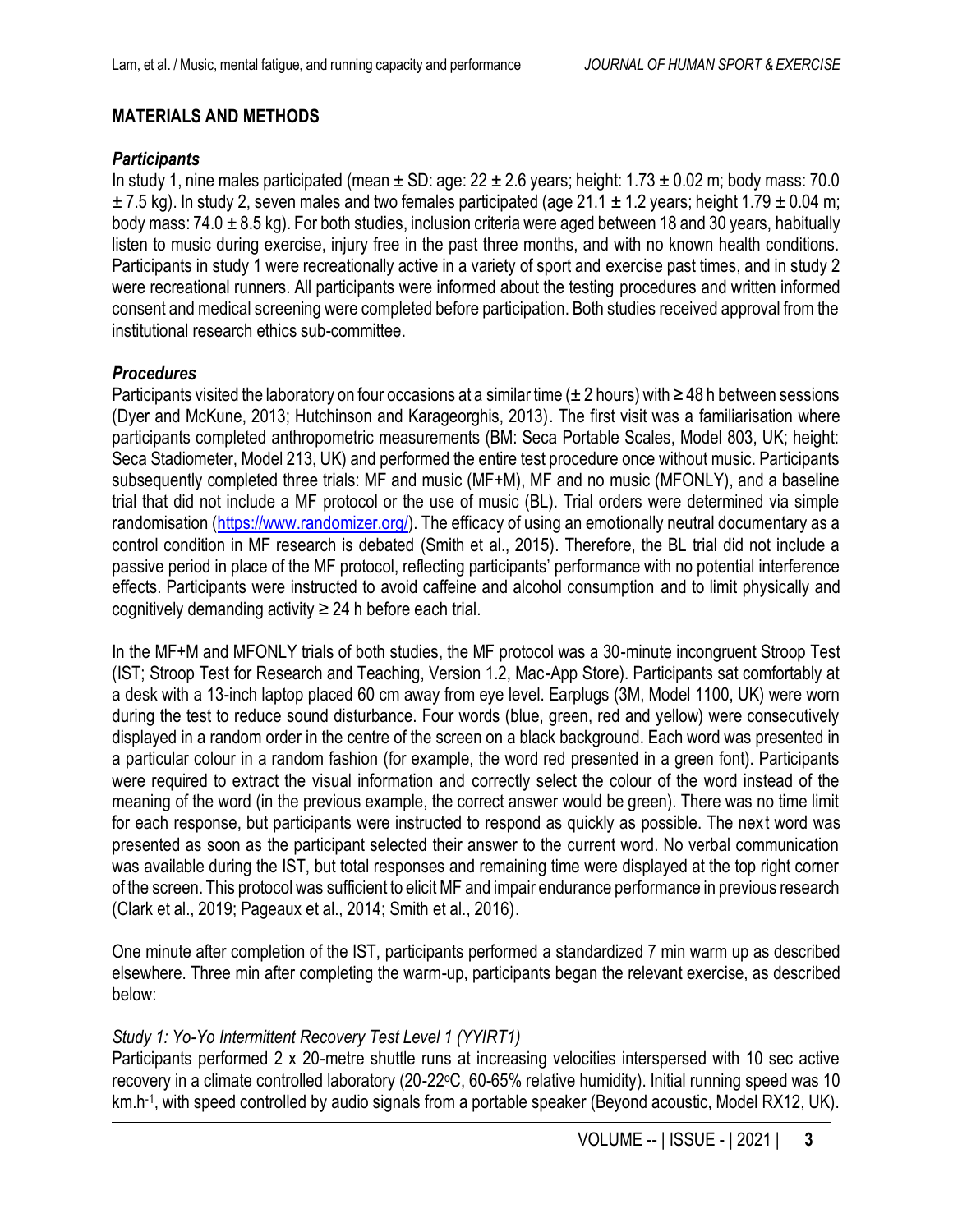The test ended when the participant failed to maintain the required speed for two consecutive shuttles. Total distance covered was calculated as the accumulated distance up to and including the last completed shuttle. The YYIRT1 demonstrates high reliability in evaluating the endurance capacity of recreationally active individuals (*r* = 0.95, coefficient of variation 4.9% to 8.7%) (Bangsbo et al., 2008; Schmitz et al., 2018). The BL trial followed the same procedures described above, beginning from the standardized warm-up.

## *Study 2: 5 km treadmill time-trial*

A 5km time trial (TT) was completed on a treadmill (Woodway, Model ELG 55) in a climate controlled laboratory (20-22°C, 60-65% relative humidity). The treadmill was set at a 1% gradient, and participants were asked to complete the distance as quickly as possible. The TT began at 9 km.h-1, but participants had full control over their speed from the outset. Feedback on distance covered was provided every 500 metres during the TT, but speed and elapsed time was withheld.

## *Music*

We used the BMRI-2 to assist participants in selecting songs that motivated them the most from a playlist they habitually listened to while exercising. The BMRI-2 is a 7-point numerical scale rating from 1 (strongly disagree) to 7 (strongly agree) for six questions about the rhythm, style, melody, tempo, sound and beat of the music (Karageorghis et al., 2006). Although previous research suggests a score  $\geq$  36 is considered motivational music (Karageorghis et al., 2006; Terry et al., 2011), self-selected music rated < 36 was still considered, as motivation is entirely subjective. However, the BMRI-2 provided a framework for participants to carefully consider the motivational quality of their music. In the MF+M trial the selected songs were played in a random order through a portable speaker (JBL, Model Charge 3, UK) beginning at the start of the 3 min post-warm up period. This time period was selected as Nakamura et al. (2010) state that exercise with music significantly reduces RPE from 120 s after it begins to play, and Stork et al. (2015) report that music played for 2.5 minutes pre-exercise increases motivation for high-intensity exercise. The music played until termination of the exercise. Sound intensity of the music was measured by a decibel (dB) meter (Meterk, Model MK09, UK) and standardized to 75 dB at ear level (Karageorghis et al., 2009).

## *Measures*

The perceptual measurements were adapted from previous research (Pageaux et al., 2015; Smith et al., 2016). Subjective perception of MF was assessed using a 100-mm visual analogue scale (VAS). Participants responded to a standardized question (''what is your current level of MF?'') by marking the VAS between zero ('no fatigue') and 100 ('severe fatigue') immediately before and after the IST. The 100-mm VAS demonstrates high internal consistency (α = 0.94 - 0.96) (Lee et al., 1991). The Brunel Mood Scale (BRUMS) was used to quantify mood states (Moss et al., 2018; Terry et al., 2011). The BRUMS contains six subscales (depression, anger, tension, vigour, fatigue and confusion) each comprising four items scored on a Likert scale (0 – not at all to 4 – extremely) (Brandt et al., 2016). Participants completed the BRUMS immediately before and after the IST in response to the question "*How do you feel now?*" Total scores for each subscale ranged from zero to 16. We report the vigour and fatigue subscales (Martin et al., 2015; Pageaux et al., 2014; Pageaux et al., 2015). The BRUMS has good reliability and internal consistency ( $\alpha$  = 0.85) in healthy populations (Brandt et al., 2016). Rating of perceived exertion was measured using the 6-20 Borg RPE scale immediately following termination of the YYIRT1 in study 1 and at the beginning and every kilometre of the TT in study 2, in response to the question ''how hard is the task?' (Pageaux et al., 2014; Pageaux et al., 2015). The RPE scale is a reliable tool (r = 0.83 to 0.93) in assessing healthy participants' perceived exertion during exercise (Scherr et al., 2013; Terry et al., 2011). In study 2, heart rate (HR) was recorded at the start of the TT and every kilometre using a chest monitor (Polar, Model Accurex Plus).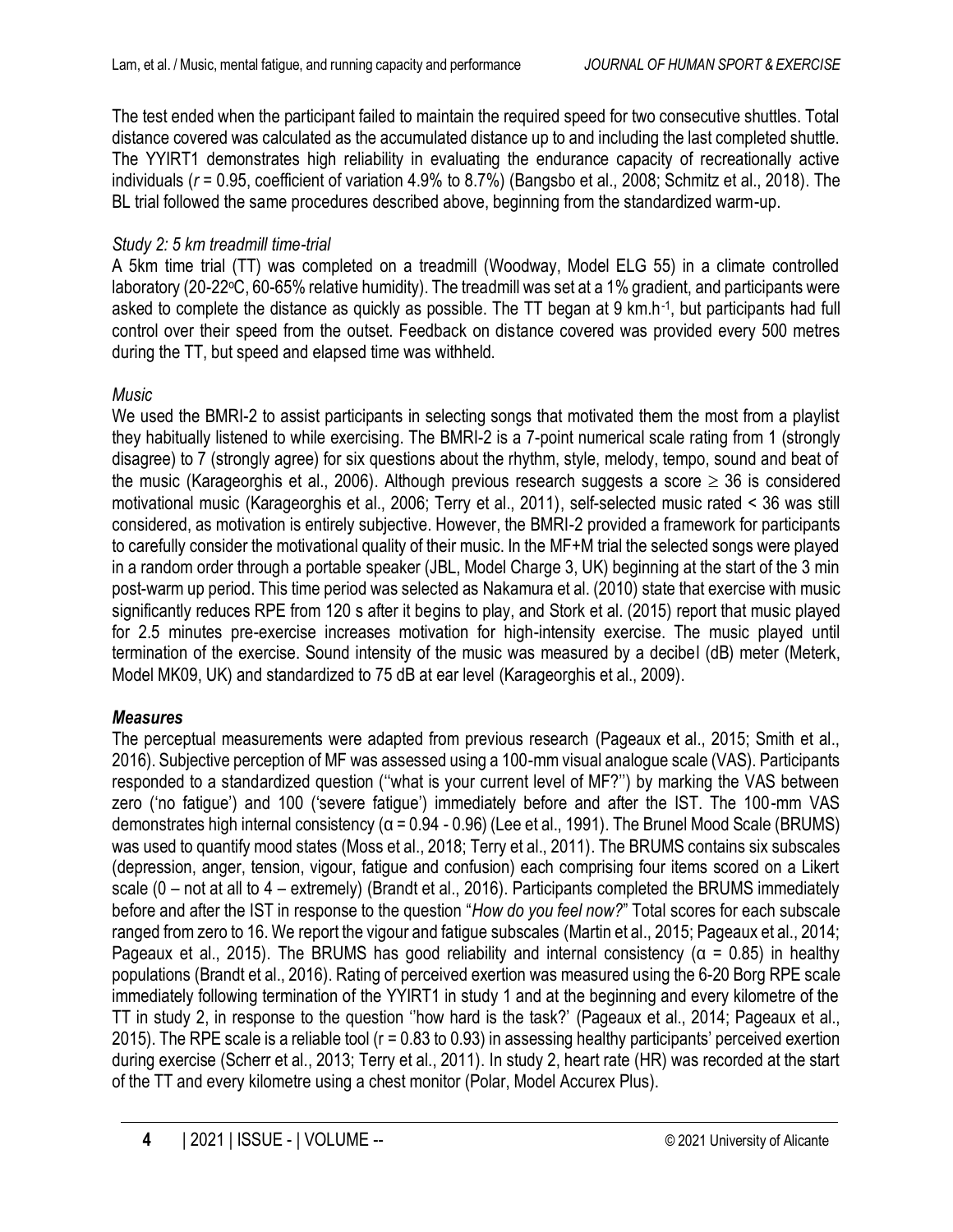#### *Analysis*

Null hypothesis significance testing (NHST) readily yields false conclusions about the existence of an effect and the practical meaning of data; *P* values are also subject to large variation due to sampling variability (Wasserstein et al., 2019). As a result, eminent statistical organisations have recently published extensively on moving away from NHST (Wasserstein et al., 2019). This guidance recommends that researchers do not conclude anything about the practical or scientific importance of data based on statistical significance (Wasserstein et al., 2019). Alongside words of caution about NHST, researchers are recommended to analyse data in a way that provides meaningful information about precision and uncertainty in the data, and the likely population effect based on the data (Calin-Jageman and Cumming, 2019). We take this approach in our analysis.

Data normality was assessed using the Shapiro-Wilk test. For all outcome variables, pairwise comparisons were made by calculating the mean difference with 95% confidence limits (95%CL) between the two time points or trials as appropriate. Cohen's *d* effect size for the mean difference was calculated using the equation:

$$
d = \frac{\bar{X}_1 - \bar{X}_2}{S_{mean}}
$$

Where  $s_{mean}$  = mean of the standard deviations of the two numerator data sets and was calculated using the equation:

$$
S_{mean} = \sqrt{\frac{s_1^2 + s_2^2}{2}}
$$

Mean standard deviation represents the best estimate of the population standard deviation in withinparticipants designs, and is therefore the recommended standardiser for *d* (Lakens, 2013).

Effect size (ES) estimates based on sample data overestimate the true population effect (Lakens, 2013; Thompson, 2007). Therefore, we applied a correction to all ES to mitigate this bias, as described by Lakens (2013) and Cumming (2012). All ES in this study are presented as unbiased *d* (*d*unb), in line with the convention recommended by Cumming (2012). We calculated 95%CL for the ES using the procedure described by Algina and Keselman (2003). The magnitude of the ES was defined as trivial (*d* < 0.2), small (*d* ≥ 0.2, <0.5), medium (*d* ≥ 0.5, <0.8), and large (*d* ≥ 0.8) (Cohen, 1992; Smith et al., 2015), expressed in units of standard deviation. Differences between trials are reported in the text in the following manner:

[mean difference, 95%CL for that difference followed by units of measurement]; [Cohen's *dunb* ES for the difference, 95%CL for that ES]

Worked example:

2, 95%CL 0,4 beat.min-1 ; *d* = 0.23, 95%CL 0.06, 0.41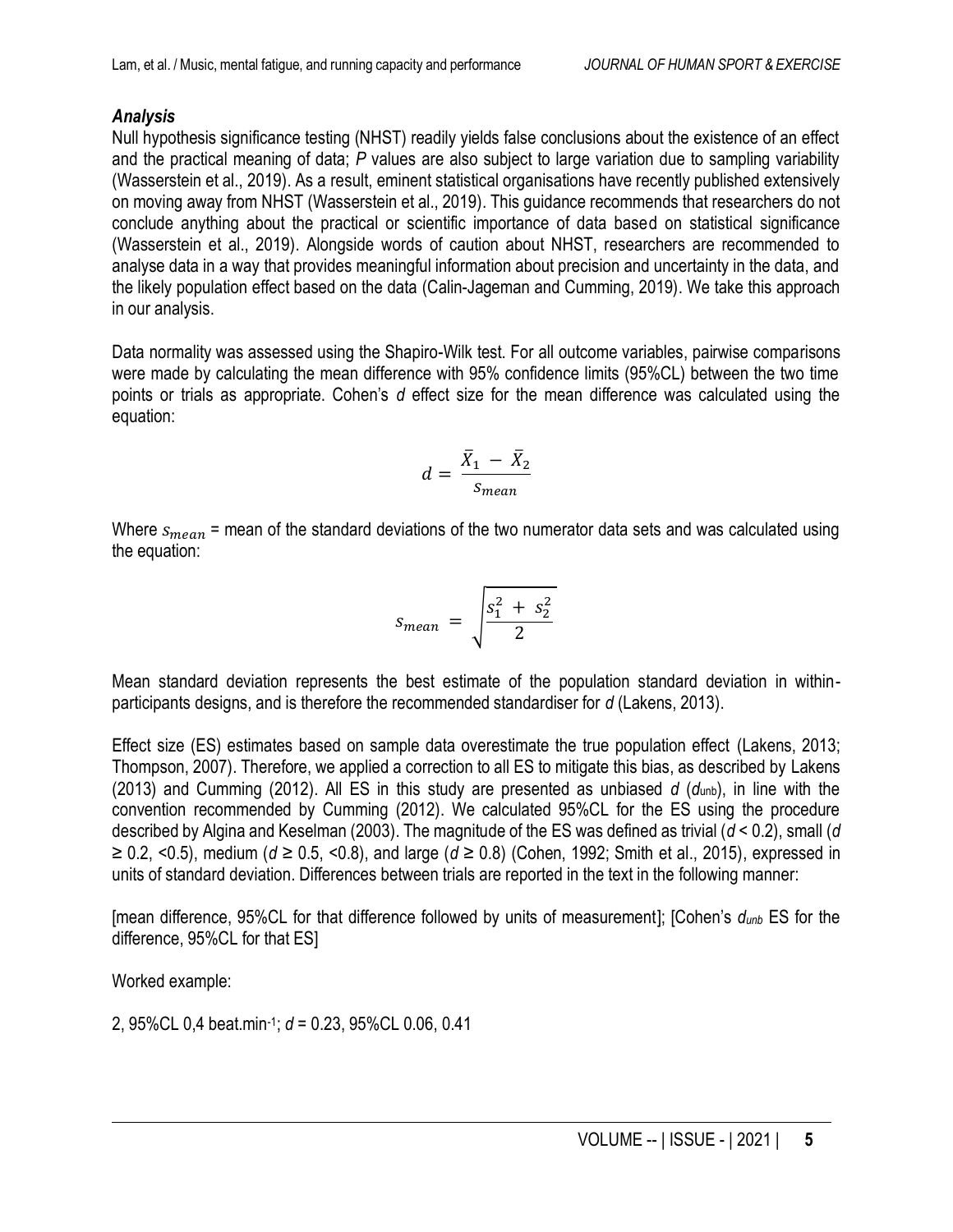## **RESULTS**

For study 1, mean BMRI-2 score of the self-selected music was  $33.9 \pm 3.6$ . For study 2, mean BMRI-2 score was  $36.9 \pm 3.2$ .





Figure 1. Visual analogue ratings of mental fatigue pre- and post-mental fatigue protocol. Study 1: MFONLY (A) and MF+MUSIC (B). Study 2: MFONLY (C) and MF+MUSIC (D). Black circles with error bars are mean with 95%CI; grey lines represent individual participants; grey triangle is the mean difference between trials with 95%CI.

Mental fatigue VAS data from both studies is in Figure 1. In study 1, pre-MF VAS scores were similar between MFONLY and MF+MUSIC (mean difference 0.3, 95%CI -13.2 to 13.9 AU; *d*unb = 0.02, 95%CL -0.79 to 0.84). A large increase in MF VAS scores occurred in the MFONLY  $(d_{\text{unb}} = 2.01, 95\%$ CI 0.75 to 3.22) and MF+MUSIC (*d*unb = 1.76, 95%CL 0.64 to 2.84) trials. The difference in post-MF VAS ratings between the two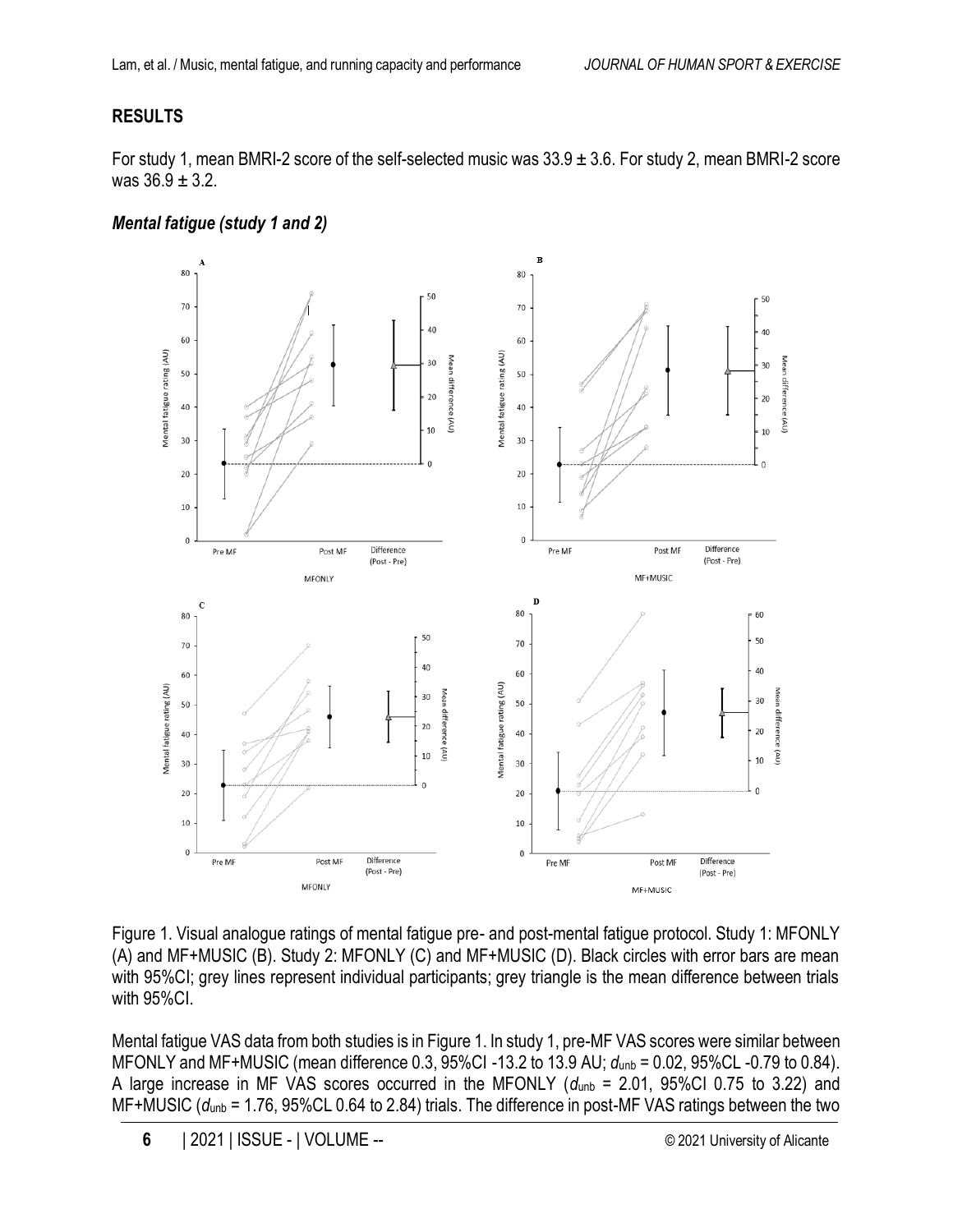trials was trivial (mean difference 1.4, 95%CL -8.2 to 11.1 AU, *d*unb = 0.08, 95%CL -0.41 to 0.58). In study 2, pre-MF VAS scores were similar between MFONLY and MF+MUSIC (mean difference 1.8, 95%CI -8.9 to 5.2 AU; *d*unb = 0.01, 95%CL -0.48 to 0.26). A large increase in MF VAS scores occurred in the MFONLY (*d*unb = 1.44, 95%CI 0.67 to 2.5) and MF+MUSIC (*d*unb = 1.32, 95%CL 0.65 to 2.26) trials. The difference in post-MF VAS ratings between the two trials was trivial (mean difference 1.0, 95%CL -6.6 to 8.6 AU, *d*unb = 0.06, 95%CL -0.34 to 0.46).



Figure 2. Brunel Mood Scale fatigue ratings pre- and post-mental fatigue protocol. Study 1: MFONLY (A) and MF+MUSIC (B). Study 2: MFONLY (C) and MF+MUSIC (D). Black circles with error bars are mean with 95%CI; grey lines represent individual participants; grey triangle is the mean difference between trials with 95%CI.

Data from the BRUMS fatigue subscale for both studies is in Figure 2. In study 1, pre-MF fatigue scores were greater to a small extent in MF+MUSIC vs. MFONLY (mean difference 0.7, 95%CI-0.77 to 2.1;  $d_{\text{unb}} = 0.36$ ,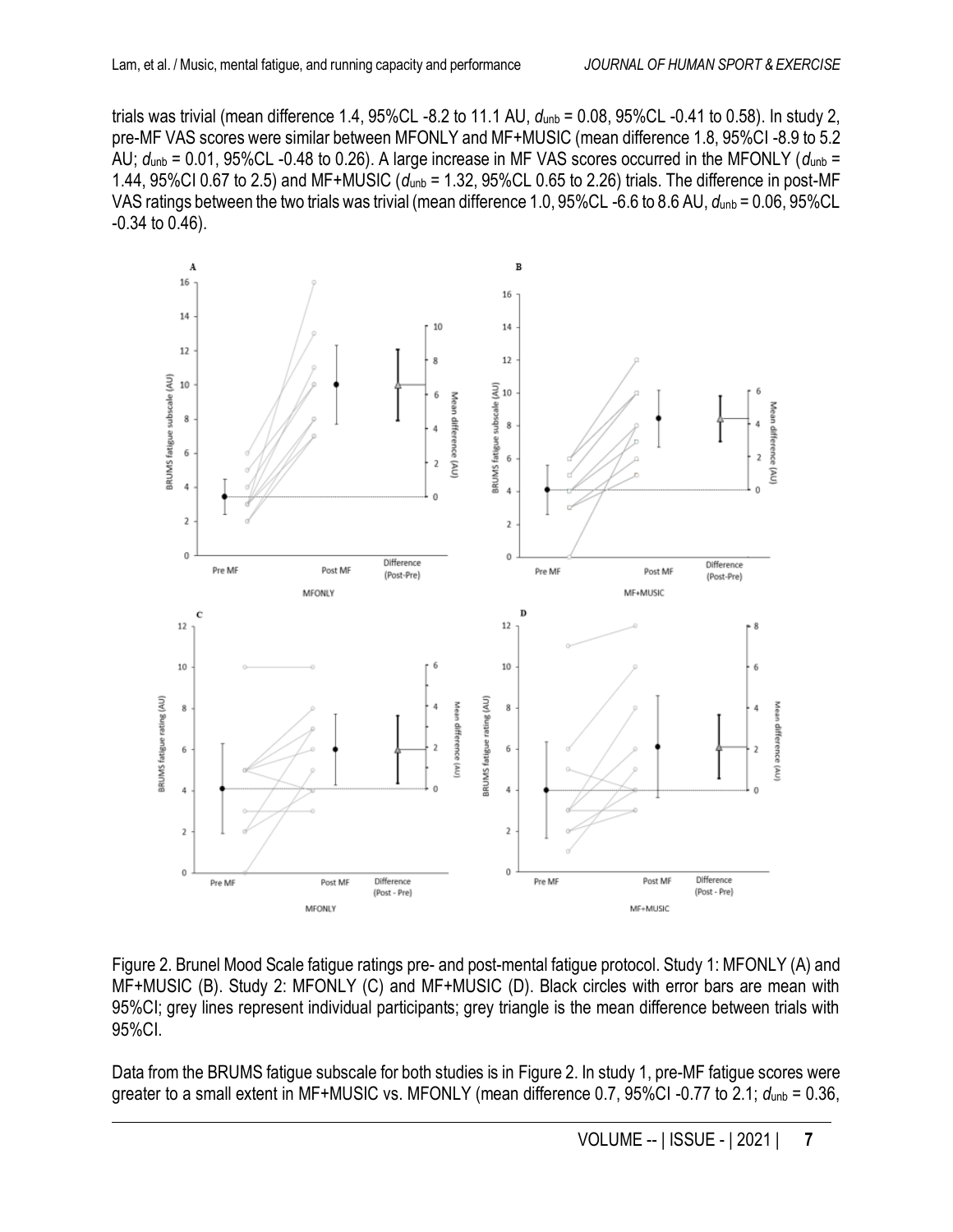95%CL -0.37 to 1.10). A large increase in fatigue scores occurred in the MFONLY (*d*unb = 2.55) and MF+MUSIC (*d*unb = 1.86) trials. Post-MF fatigue ratings were moderately greater in MFONLY vs. MF+MUSIC (mean difference 1.6, 95%CI -0.6 to 3.7 AU, *d*unb = 0.53, 95%CL -0.17 to 1.32). In study 2, pre-MF fatigue scores were similar between trials (mean difference 0.1, 95%CI -1.8 to 1.5; *d*unb = 0.03, 95%CL -0.51 to 0.44). A medium increase in fatigue scores occurred in the MFONLY ( $d_{\text{unb}}$  = 0.67, 95%CI 0.07 to 1.38) and MF+MUSIC (*d*unb = 0.61, 95%CI 0.13 to 1.20) trials. Post-MF fatigue ratings were similar between trials (mean difference 0.1, 95%CI -1.3 to 1.6; *d*unb = 0.04, 95%CL -0.41 to 0.49).



Figure 3. Brunel Mood Scale vigour ratings pre- and post-mental fatigue protocol. Study 1: MFONLY (A) and MF+MUSIC (B). Study 2: MFONLY (C) and MF+MUSIC (D). Black circles with error bars are mean with 95%CI; grey lines represent individual participants; grey triangle is the mean difference between trials with 95%CI.

Data from the BRUMS vigour subscale is in Figure 3. In study 1, pre-MF vigour scores were similar between MFONLY and MF+MUSIC (mean difference 0.2, 95%CI -2.2 to 1.8 AU; *d*unb = 0.09, 95%CL -0.91 to 0.70). A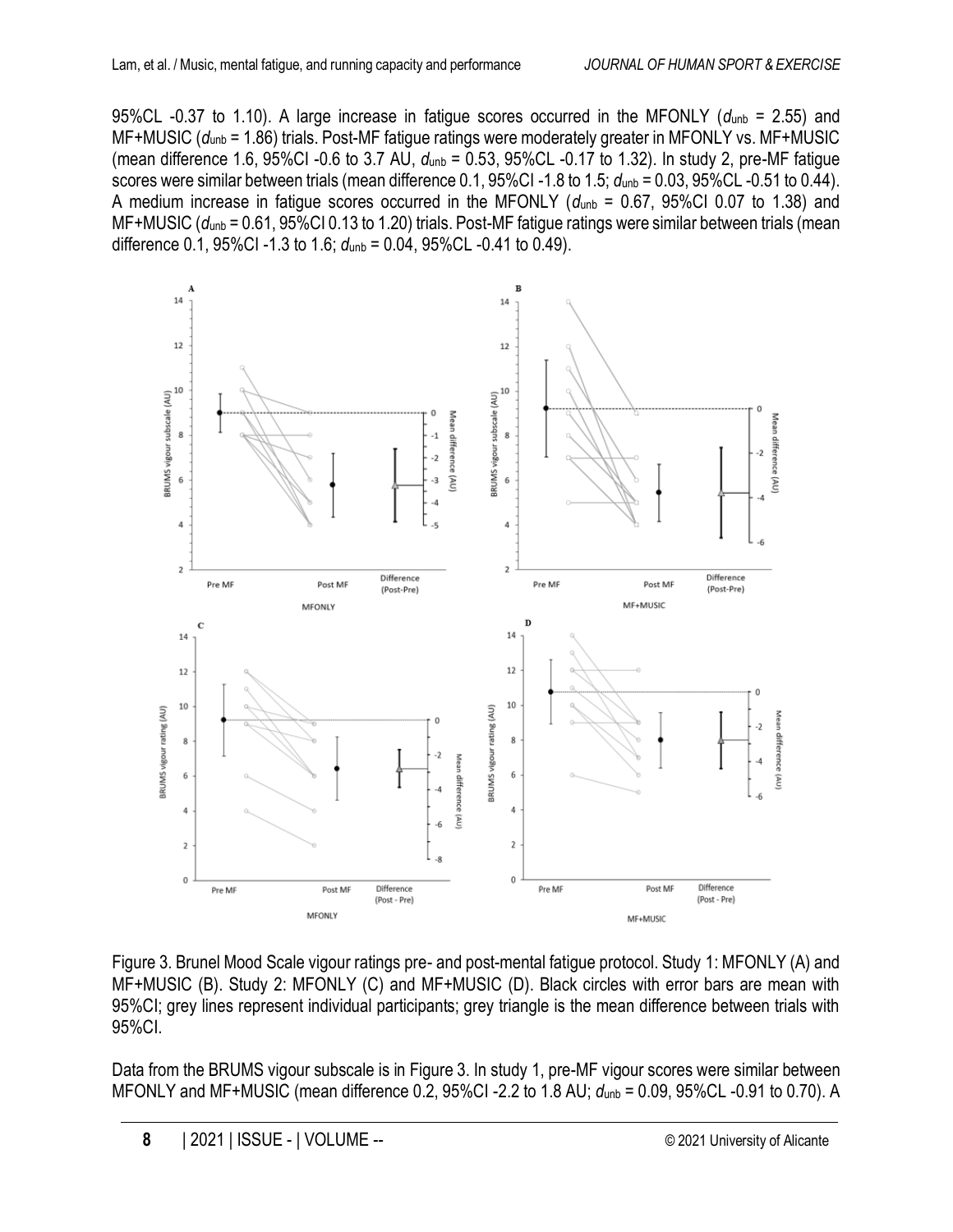large decrease in vigour scores occurred in the MFONLY ( $d_{\text{unb}} = -1.90$ , 95%CL -0.72 to -3.43) and MF+MUSIC (*d*unb = -1.47, 95%CL -0.53 to -2.69) trials. The difference in post-MF vigour ratings between the two trials was trivial (mean difference 0.3, 95%CI -1.2. to 0.5 AU, *d*unb = 0.17, 95%CL -0.61 to 0.24). In study 2, pre-MF vigour scores were moderately greater in MF+MUSIC vs. MFONLY (mean difference 1.6, 95%CI  $-0.14$  to 3.21 AU;  $d_{\text{unb}} = 0.55$ , 95%CL  $-0.04$  to 1.23). A large decrease in vigour scores occurred in the MFONLY (*d*unb = -0.99, 95%CL -0.45 to -1.73) and MF+MUSIC (*d*unb = -1.12, 95%CL -0.37 to -2.10) trials. Vigour scores post-MF were moderately lower in MFONLY vs. MF+MUSIC (mean difference -1.6, 95%CI - 0.01 to -3.09 AU;  $d_{\text{unb}} = 0.64$ , 95%CL 0.0 to -1.37).

#### *Exercise capacity and performance*



Figure 4. Distance covered in the Yo-Yo Intermittent Recovery Test Level 1 in the MFONLY and BL trials (A), MFONLY and MF+MUSIC trials (B), and BL and MF+MUSIC trials (C) of study 1; 5 km time-trial completion time in the MFONLY and BL trials (D), MFONLY and MF+MUSIC trials (E), and BL and MF+MUSIC trials (F) of study 2. Black circles with error bars are mean with 95%CI; grey lines represent individual participants; grey triangle is the mean difference between trials with 95%CI.

For study 1, distance covered in the YYIRT1 is in Figure 4A-C. Mean distance covered in BL was moderately greater than MFONLY (+55.6 ± 37.1 m, *d*unb = 0.51, 95%CL 0.17 to 0.84; Figure 4A). Similarly, distance covered in MF+MUSIC was moderately greater than MFONLY (+68.9  $\pm$  47.0 m  $d_{\text{unb}}$  = 0.52, 95% CL 0.19 to 0.95; Figure 4B). There was a trivial difference in distance covered between BL and MF+MUSIC (-13.3  $\pm$ 46.9 m, *d*unb = 0.10, 95%CL -0.16 to 0.38; Figure 4C). In study 2 (Figure 4D-F), TT completion time showed a small decrease in BL vs. MFONLY (-0.70 ± 0.52 min, *d*unb = -0.20, 95%CL -0.06 to -0.35; Figure 4D).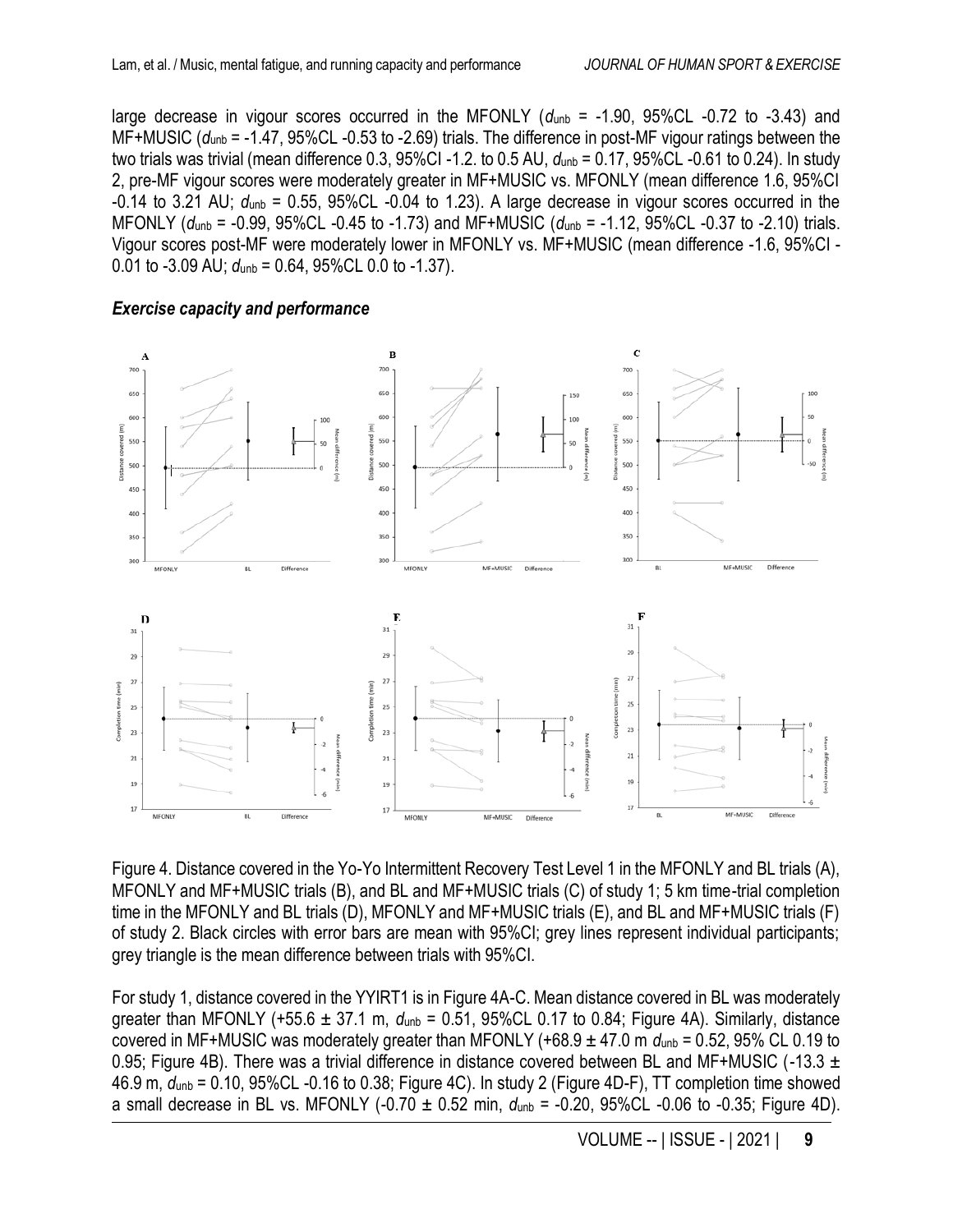Completion time in MF+MUSIC also showed a small reduction vs. MFONLY (-0.99  $\pm$  1.03 min,  $d_{\text{unb}}$  = -0.28, 95%CL -0.04 to -0.56; Figure 4E). There was a trivial difference in completion time between BL and MF+MUSIC (-0.29, ± 0.90 min, *d*unb = -0.08, 95%CL 0.10 to -0.27; Figure 4F).



Figure 5. Mean  $(\pm SD)$  ratings of perceived exertion at each kilometre of the 5 km time-trial in study 2.

In study 1, post-exercise RPE was higher in MFONLY vs. BL (18  $\pm$  1.1 vs 17.6  $\pm$  1.3, mean difference 0.4, 95%CL 0.0 to 0.8, *d*unb = 0.33, 95%CL 0.02 to 0.68) and MF+MUSIC (17.7 ± 1.2, mean difference 0.3, 95%CL -0.33 to 1.0, *d*unb = 0.26, 95%CL -0.23 to 0.78). There was a trivial difference in post-exercise RPE between BL and MF+MUSIC (mean difference 0.1, 95%CL -0.60 to 0.82, *d*unb = 0.08, 95%CL -0.39 to 0.56). Ratings of perceived exertion for study 2 are in Figure 5. In all trials, RPE showed moderate to large increases as the TT progressed (*d* = 0.76 – 1.33). The difference in RPE at each measurement point was trivial between BL and MFONLY (*d* = 0 to -0.19) and trivial to small between BL and MF+MUSIC (*d* = 0.05 – 0.24) and MFONLY and MF+MUSIC  $(d = 0 - 0.47)$ .



Figure 6. Mean  $(\pm SD)$  heart rate at each kilometre of the 5 km time-trial in study 2.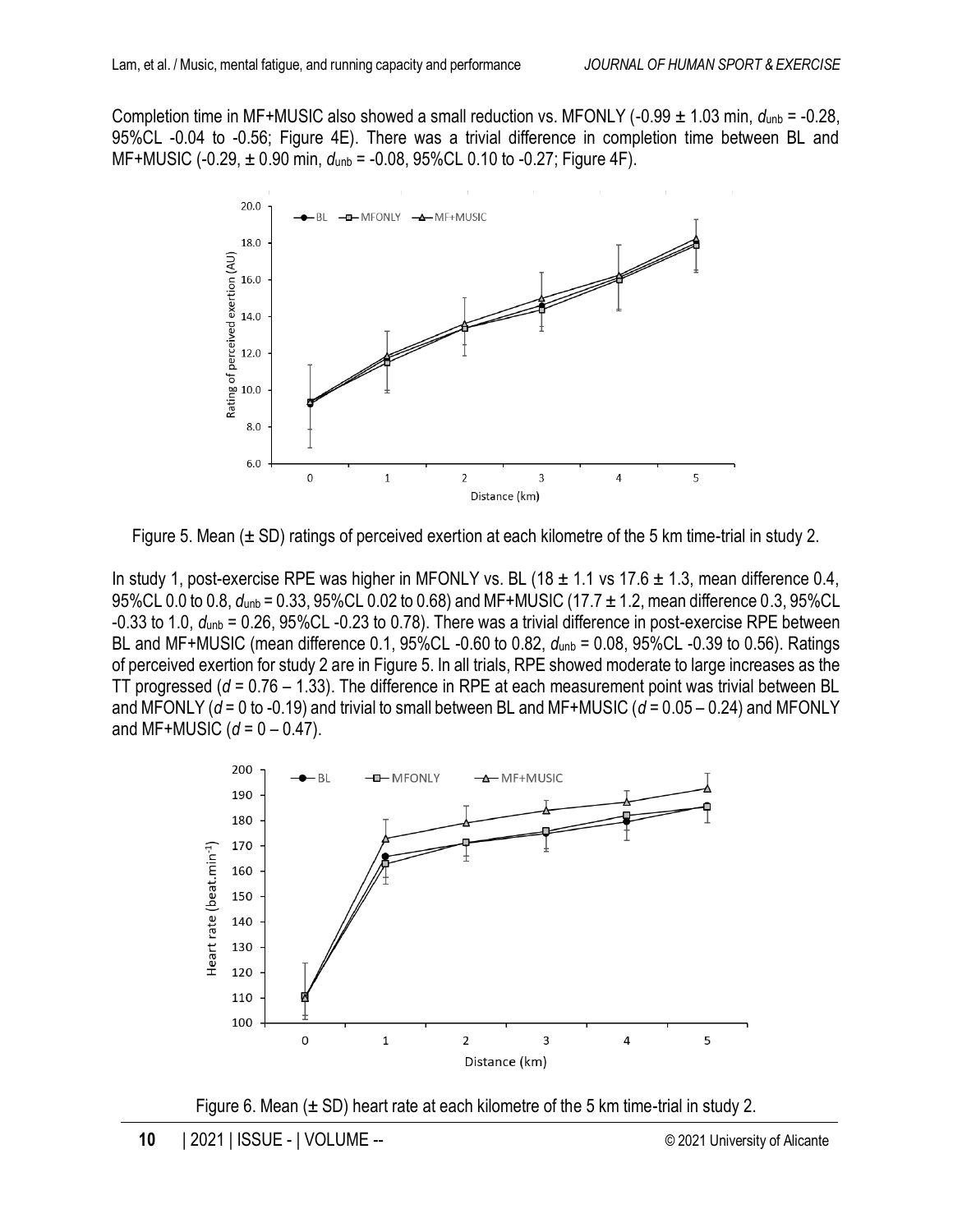Heart rate during the 5km TT in study 2 is in Figure 6. In all trials, HR showed a large increase from 0-1km (*d* = 5.08-6.10) followed by moderate to large increases from 1-5km (*d* = 0.52-0.98). From 1-5km, differences in HR at each measurement point were trivial to small between BL and MFONLY (*d* = 0.02 to 0.32). However, differences were large between BL and MF+MUSIC (*d* = 0.80 – 1.38) and MFONLY and MF+MUSIC (*d* = 1.0  $-1.27$ ).

## **DISCUSSION**

We report that a 30-min IST elicited moderate to large increases in subjective sensations of MF and large reductions in subjective sensations of vigour. Distance covered in the intermittent running task (study 1) was moderately greater, and 5km TT performance (study 2) showed small improvements, when listening vs. not listening to music in a mentally fatigued state.

We saw moderate to large increases in subjective sensations of fatigue and large reductions in subjective sensations of vigour following the IST, is in agreement with Smith et al. (2016) but contrary to Pageaux et al. (2014). Our participants wore earplugs and were not given verbal feedback during the IST, reducing possible distraction and potentially contributing to a larger and more consistent effect of the IST. However, we must also consider potential inter-individual variability in response to MF protocols (Van Cutsem et al., 2017), which may be modulated by factors such as training status (Martin et al., 2016). Other potential modulators of the inter-individual response to MF have not been elucidated; therefore, any comparison of responses to a MF protocol across different samples should be done with caution.

We found similar increases in mean subjective sensations of fatigue and reductions in mean subjective sensations of vigour following the IST in the MF+MUSIC and MFONLY trials. Almost all individuals demonstrated the expected direction of change in these ratings pre- to post-MF in both trials. Mean ratings of fatigue and vigour were also similar at pre-MF and post-MF in both trials. Taken together, these data indicate that the MF protocol had a similar impact on participants in both trials. Therefore, changes in physical performance can be associated with the presence or absence of music rather than differences in response to the MF protocol.

In study 1, distance covered in MF+MUSIC was moderately greater than MFONLY and very similar to BL. Similarly, in study 2 TT completion time showed a small decrease in MF+MUSIC vs. MFONLY, and was very similar to BL. This improvement in endurance running capacity and performance when listening to selfselected music is consistent with the literature (Buhmann et al., 2018; Terry et al., 2011). However, a novel finding of our study is that listening to music while mentally fatigued negates the negative impact of MF on endurance running capacity and performance.

For mean distance covered during the YYIRT1, our participants fall below the 20% quantile for recreationally active males (Schmitz et al., 2018). However, it is difficult to accurately compare test outcomes, as "*recreationally active*" can be defined differently between studies(Schmitz et al., 2018). Thomas et al. (2006) reported a coefficient of variation (CV) of 8.7% for the YYIRT1 in recreational team sport players. If we apply this CV to the BL distance covered in the current study, then a minimum observable change in performance would be  $\pm$  47.9 m. This suggests that the reduction in distance covered in MFONLY vs. BL and improvement in distance covered in MF+MUSIC vs. MFONLY was meaningful. Driller et al. (2017) reported a largest CV for 5 km treadmill TT performance in well-trained runners of 3.9%. Using this figure in the current study, a minimum observable change in TT performance would be  $\pm$  0.91 min. This would indicate that while the improvement in TT performance in MF+MUSIC vs. MFONLY was meaningful, the difference between BL and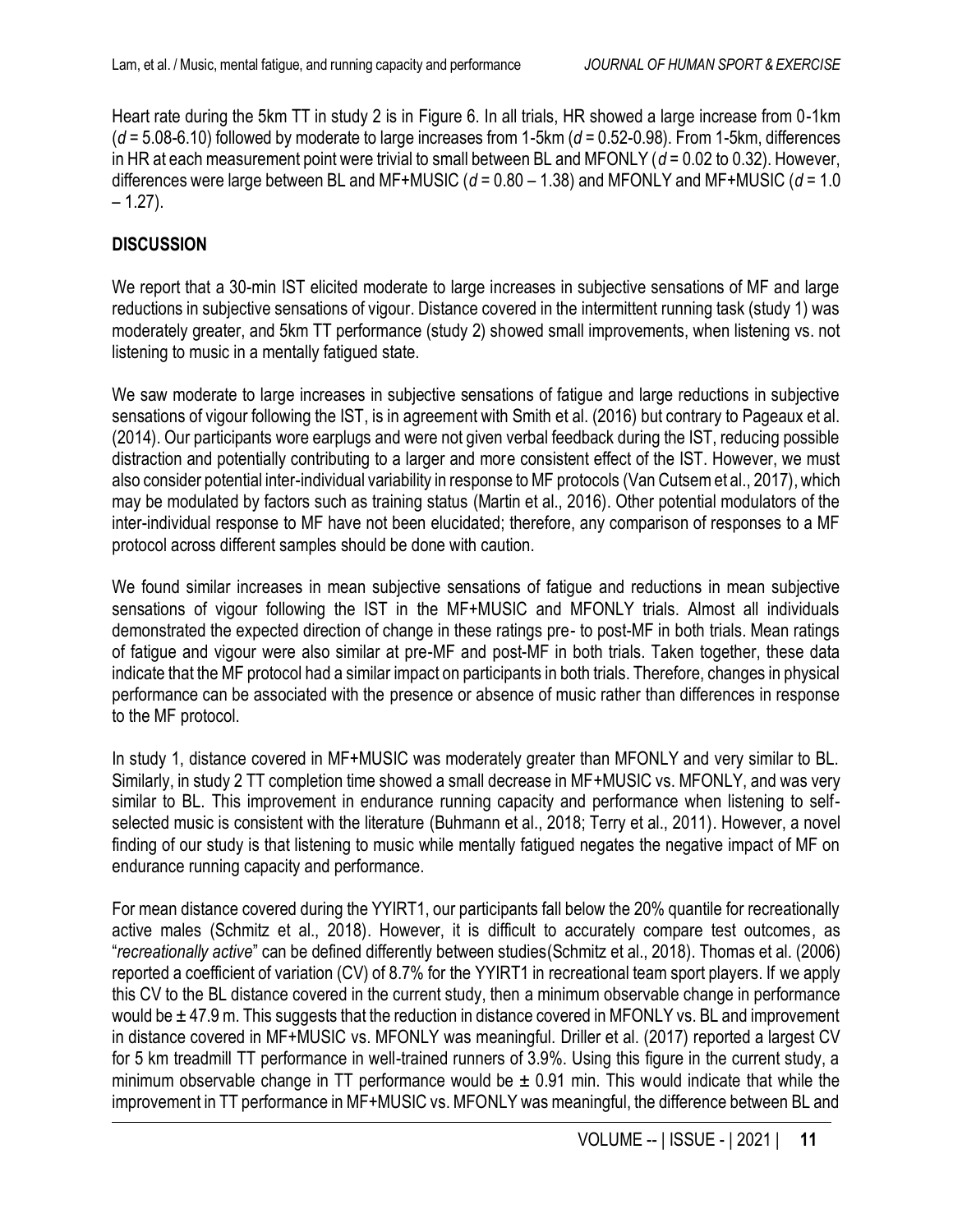MFONLY may have been due to normal test variability. However, this is difficult to confirm without having a CV specific to the population sampled from in the current study. That every participant performed the TT more slowly in MFONLY vs. BL suggests there was a negative influence of MF on TT performance.

The impact of MF on endurance performance was smaller than that of endurance capacity, and smaller than the 5.5% decrement in 5 km treadmill performance reported by Pageaux et al. (2014). However, Pageaux et al. (2014) used a modified version of the IST, which may have been more mentally taxing. The authors also recruited recreationally active participants, whereas we recruited recreational runners. More experienced and/or trained individuals may resist the negative effects of MF during their sport more effectively than less experience/trained individuals (Martin et al., 2016).

In study 1 end-exercise RPE in MF+MUSIC was lower compared with MFONLY and was trivially different to BL, despite participants exercising for longer in MF+MUSIC vs. MFONLY. Similarly, in study 2, RPE in MF+MUSIC was similar to BL and MFONLY, despite participants running faster and maintaining a greater physiological load (HR) in the MF+MUSIC trial. Taken together, our data indicates that when listening to music in a mentally fatigued state, participants are able to A) run for longer, maintain a faster speed and greater physiological load for a given RPE compared to a mentally fatigued state with no music, and B) display endurance capacity and performance almost identical to that observed when no MF is present. Rating of perceived exertion is positively correlated with HR during treadmill running (Scherr et al., 2013). Therefore, the data from study 2 and to an extent study 1 support the suggestion that listening to music during exercise can distract from the interoceptive signals arising from exercise, dissociating the participant from perception of these signals and thereby reducing RPE (Karageorghis and Priest, 2012a). To our knowledge, this is the first study to demonstrate such a role for music during exercise in a mentally fatigued state.

However, the distraction explanation is more plausible at intensities <70% VO<sub>2max</sub> (Karageorghis and Priest,  $2012$ b). While we did not measure  $VO<sub>2</sub>$ , it is safe to assume that participants in both studies would have exceeded 70% VO<sub>2max</sub>. The involvement of the ACC in cognitive impairment following MF (Martin et al., 2018), generation of RPE during exercise (Williamson et al., 2001), and music processing during exercise (Chanda and Levitin, 2013) suggests that music may have elicited its positive effect on endurance capacity and performance in a mentally fatigue state by improving affect and/or motivation.

Our findings should be interpreted in light of limitations. In study 1, it would have been useful to record RPE and HR during the YYIRT1. Both studies could have also assessed motivation to exercise following the MF task, both before and after music began to play, to elucidate the effect of MF and music on motivation for exercise.

#### **CONCLUSION**

We present novel data demonstrating that listening to music in a mentally fatigued state can restore endurance running capacity and performance to a similar level as observed when no MF is present. This effect appears to be mediated by attenuations in RPE which may allow maintenance of a given exercise intensity for longer, and the attainment of higher exercise intensity for a given RPE.

### **AUTHOR CONTRIBUTIONS**

Conceptualization: Shaun M Phillips. Methodology: Hui Kwan Nicholas Lam, Harry Middleton, Shaun M. Phillips. Formal analysis and investigation: Hui Kwan Nicholas Lam, Harry Middleton, Shaun M. Phillips. Data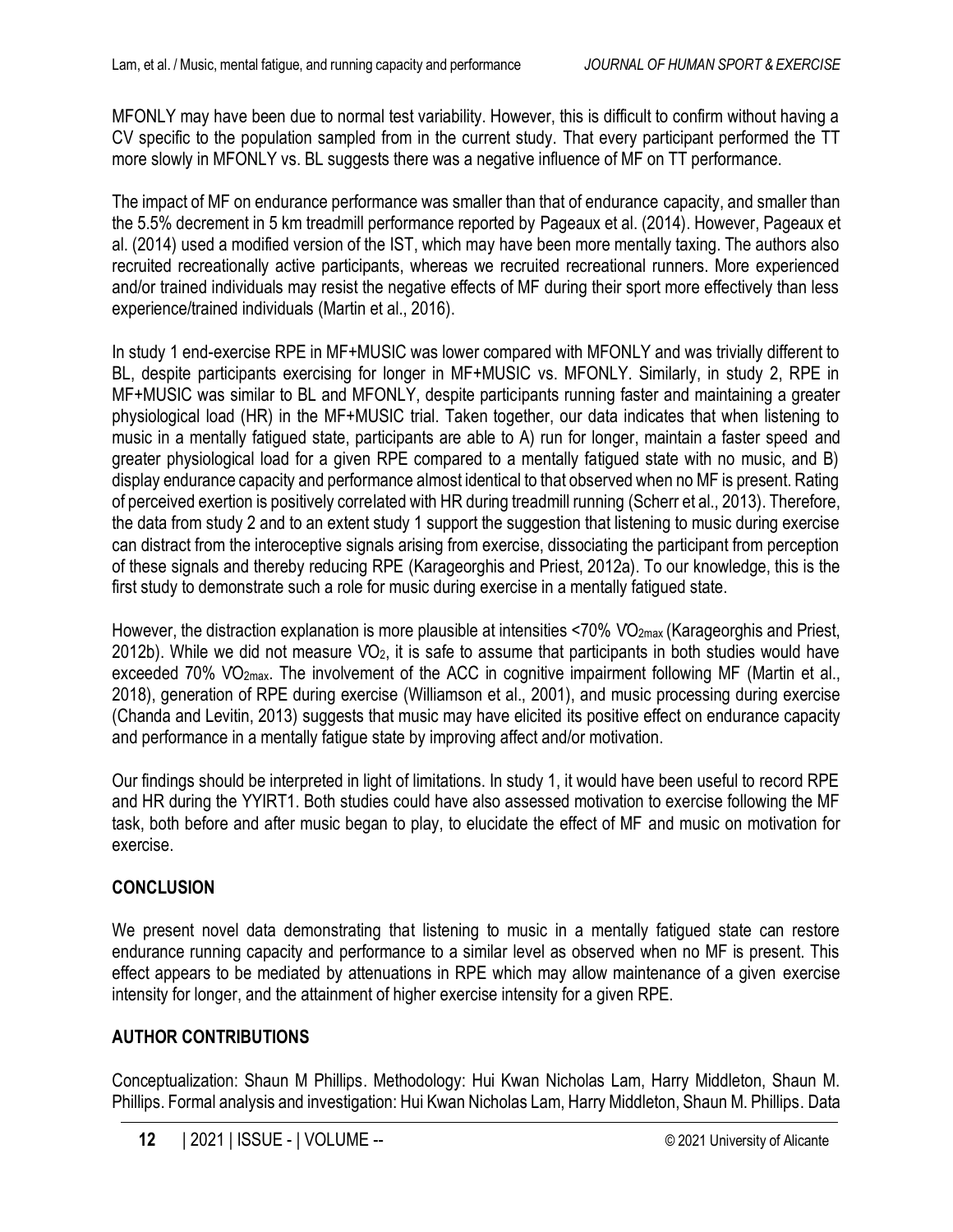collection: Hui Kwan Nicholas Lam, Harry Middleton. Writing – original draft preparation: Hui Kwan Nicholas Lam, Harry Middleton, Shaun M. Phillips Writing – review and editing: Shaun M Phillips.

#### **SUPPORTING AGENCIES**

No funding agencies were reported by the authors.

#### **DISCLOSURE STATEMENT**

No potential conflict of interest was reported by the authors.

#### **REFERENCES**

- Algina, J., & Keselman, J. (2003). Approximate confidence intervals for effect sizes. Educ Psychol Meas, 63, 537-553[. https://doi.org/10.1177/0013164403256358](https://doi.org/10.1177/0013164403256358)
- Bangsbo, J., Iaia, F. M., & Krustrup, P. (2008). The Yo-Yo intermittent recovery test : a useful tool for evaluation of physical performance in intermittent sports. Sports Med, 38(1), 37-51. <https://doi.org/10.2165/00007256-200838010-00004>
- Brandt, R., Herrero, D., Massetti, T., Crocetta, B., Guarnieri, R., Monteiro, C., . . . Andrade, A. (2016). The Brunel Mood Scale Rating in Mental Health for Physically Active and Apparently Healthy Populations. Health, 8, 125-132.<https://doi.org/10.4236/health.2016.82015>
- Buhmann, J., Moens, B., Van Dyck, E., Dotov, D., & Leman, M. (2018). Optimizing beat synchronized running to music. PLoS One, 13(12), e0208702.<https://doi.org/10.1371/journal.pone.0208702>
- Calin-Jageman, R., & Cumming, G. (2019). The new statistics for better science: ask how much, how uncertain, and what else is known. Am Stat, 73(73), 271-280. <https://doi.org/10.1080/00031305.2018.1518266>
- Chanda, M. L., & Levitin, D. J. (2013). The neurochemistry of music. Trends Cogn Sci, 17(4), 179-193. <https://doi.org/10.1016/j.tics.2013.02.007>
- Clark, I., Goulding, R., DiMenna, F., Bailey, S., Jones, M., Fulford, J., . . . Vanhatalo, A. (2019). Timetrial performance is not impaired in either competitive athletes or untrained individuals following a prolonged cognitive task. Eur J Appl Physiol, 119, 149-161. [https://doi.org/10.1007/s00421-018-](https://doi.org/10.1007/s00421-018-4009-6) [4009-6](https://doi.org/10.1007/s00421-018-4009-6)
- Cohen, J. (1992). A power primer. Psychol Bull, 112(1), 155-159. [https://doi.org/10.1037//0033-](https://doi.org/10.1037/0033-2909.112.1.155) [2909.112.1.155](https://doi.org/10.1037/0033-2909.112.1.155)
- Cumming, G. (2012). Understanding The New Statistics: Effect Sizes, Confidence Intervals, and Meta-Analysis. New York: Routledge.<https://doi.org/10.4324/9780203807002>
- Driller, M., Brophy-Williams, N., & Walker, A. (2017). The reliability of a 5 km run test on a motorized treadmill. Meas Phys Educ Exerc Sci, 21(3), 121-126. <https://doi.org/10.1080/1091367X.2016.1264402>
- Dyer, B., & McKune, A. (2013). Effects of music tempo on performance, psychological, and physiological variables during 20 km cycling in well-trained cyclists. Percept Mot Skills, 117, 484-497. <https://doi.org/10.2466/29.22.PMS.117x24z8>
- Hutchinson, J. C., & Karageorghis, C. I. (2013). Moderating influence of dominant attentional style and exercise intensity on responses to asynchronous music. J Sport Exerc Psychol, 35(6), 625-643. <https://doi.org/10.1123/jsep.35.6.625>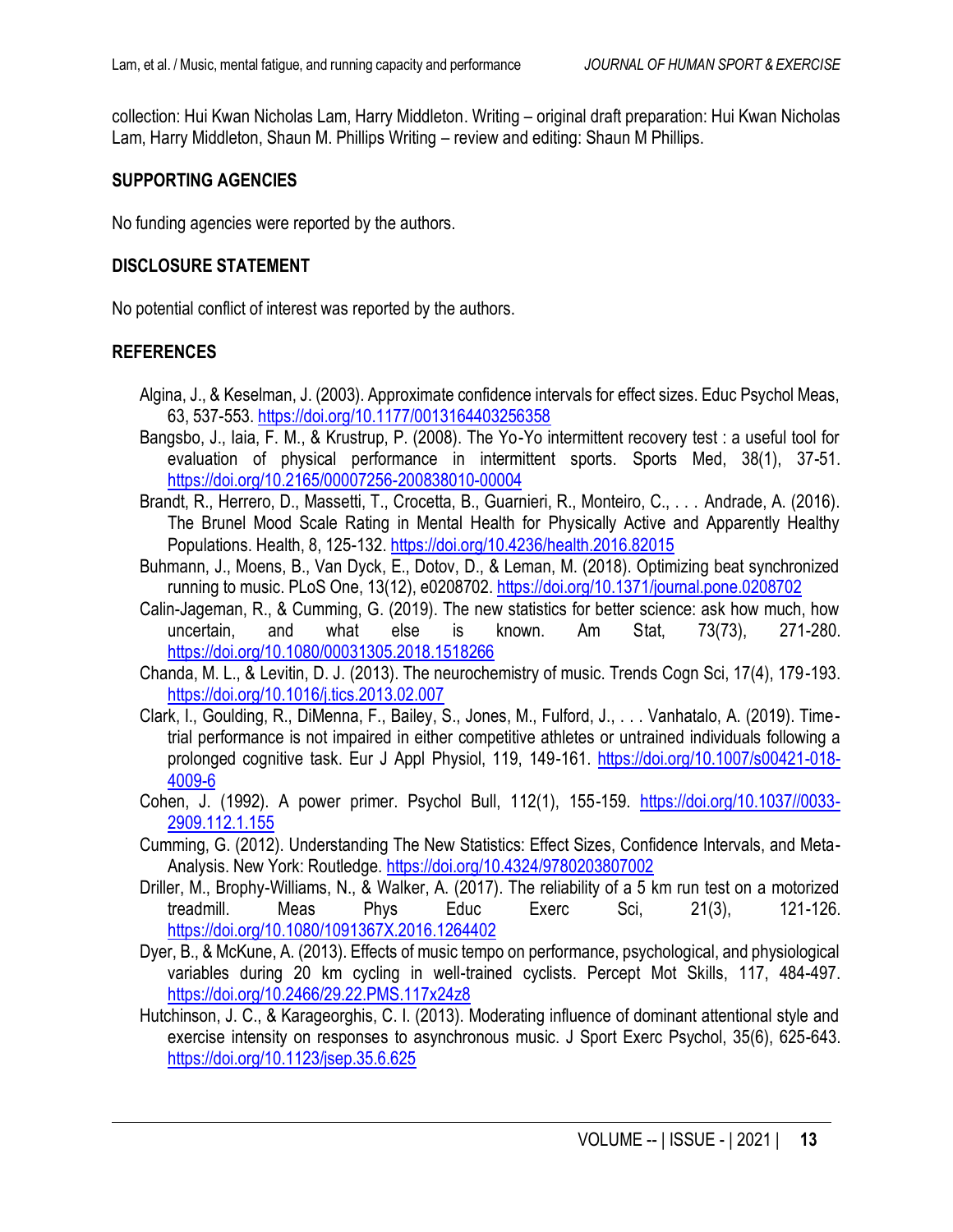- Karageorghis, C. I., Mouzourides, D. A., Priest, D. L., Sasso, T. A., Morrish, D. J., & Walley, C. J. (2009). Psychophysical and ergogenic effects of synchronous music during treadmill walking. J Sport Exerc Psychol, 31(1), 18-36[. https://doi.org/10.1123/jsep.31.1.18](https://doi.org/10.1123/jsep.31.1.18)
- Karageorghis, C. I., & Priest, D. L. (2012a). Music in the exercise domain: a review and synthesis (Part I). Int Rev Sport Exerc Psychol, 5(1), 44-66.<https://doi.org/10.1080/1750984X.2011.631026>
- Karageorghis, C. I., & Priest, D. L. (2012b). Music in the exercise domain: a review and synthesis (Part II). Int Rev Sport Exerc Psychol, 5(1), 67-84[. https://doi.org/10.1080/1750984X.2011.631027](https://doi.org/10.1080/1750984X.2011.631027)
- Karageorghis, C. I., Priest, D. L., Terry, P. C., Chatzisarantis, N. L., & Lane, A. M. (2006). Redesign and initial validation of an instrument to assess the motivational qualities of music in exercise: the Brunel Music Rating Inventory-2. J Sports Sci, 24(8), 899-909[. https://doi.org/10.1080/02640410500298107](https://doi.org/10.1080/02640410500298107)
- Lakens, D. (2013). Calculating and reporting effect sizes to facilitate cumulative science: a practical primer for t-tests and ANOVAs. Front Psychol, 4, 863.<https://doi.org/10.3389/fpsyg.2013.00863>
- Lee, K. A., Hicks, G., & Nino-Murcia, G. (1991). Validity and reliability of a scale to assess fatigue. Psychiatry Res, 36(3), 291-298. [https://doi.org/10.1016/0165-1781\(91\)90027-M](https://doi.org/10.1016/0165-1781(91)90027-M)
- Marcora, S. M., Staiano, W., & Manning, V. (2009). Mental fatigue impairs physical performance in humans. J Appl Physiol (1985), 106(3), 857-864.<https://doi.org/10.1152/japplphysiol.91324.2008>
- Martin, K., Meeusen, R., Thompson, K. G., Keegan, R., & Rattray, B. (2018). Mental Fatigue Impairs Endurance Performance: A Physiological Explanation. Sports Med, 48(9), 2041-2051. <https://doi.org/10.1007/s40279-018-0946-9>
- Martin, K., Staiano, W., Menaspa, P., Hennessey, T., Marcora, S., Keegan, R., . . . Rattray, B. (2016). Superior Inhibitory Control and Resistance to Mental Fatigue in Professional Road Cyclists. PLoS One, 11(7), e0159907.<https://doi.org/10.1371/journal.pone.0159907>
- Martin, K., Thompson, K., Keegan, R., Ball, N., & Rattray, B. (2015). Mental fatigue does not affect maximal anaerobic exercise performance. Eur J Appl Physiol, 115, 715-725. <https://doi.org/10.1007/s00421-014-3052-1>
- Moss, S., Enright, K., & Cushman, S. (2018). The influence of music genre on explosive power, repetitions to failure and mood responses during resistance exercise. Psychol Sport Exerc, 37, 128- 138[. https://doi.org/10.1016/j.psychsport.2018.05.002](https://doi.org/10.1016/j.psychsport.2018.05.002)
- Nakamura, P. M., Pereira, G., Papini, C. B., Nakamura, F. Y., & Kokubun, E. (2010). Effects of preferred and nonpreferred music on continuous cycling exercise performance. Percept Mot Skills, 110(1), 257-264.<https://doi.org/10.2466/pms.110.1.257-264>
- Pageaux, B., Lepers, R., Dietz, K. C., & Marcora, S. M. (2014). Response inhibition impairs subsequent self-paced endurance performance. Eur J Appl Physiol, 114(5), 1095-1105. <https://doi.org/10.1007/s00421-014-2838-5>
- Pageaux, B., Marcora, S., Rozand, V., & Lepers, R. (2015). Mental fatigue induced by prolonged selfregulation does not exacerbate central fatigue during subsequent whole-body endurance exercise. Front Hum Neurosci, 9, 1-12.<https://doi.org/10.3389/fnhum.2015.00067>
- Scherr, J., Wolfarth, B., Christle, J., Pressler, A., Wagenfeil, S., & Halle, M. (2013). Associations between Borg's rating of perceived exertion and physiological measures of exercise intensity. Eur J Appl Physiol, 113, 147-155[. https://doi.org/10.1007/s00421-012-2421-x](https://doi.org/10.1007/s00421-012-2421-x)
- Schmitz, B., Pfeifer, C., Kreitz, K., Borowski, M., Faldum, A., & Brand, S. M. (2018). The Yo-Yo Intermittent Tests: A Systematic Review and Structured Compendium of Test Results. Front Physiol, 9, 870.<https://doi.org/10.3389/fphys.2018.00870>
- Smith, M. R., Coutts, A. J., Merlini, M., Deprez, D., Lenoir, M., & Marcora, S. M. (2016). Mental Fatigue Impairs Soccer-Specific Physical and Technical Performance. Med Sci Sports Exerc, 48(2), 267-276. <https://doi.org/10.1249/MSS.0000000000000762>